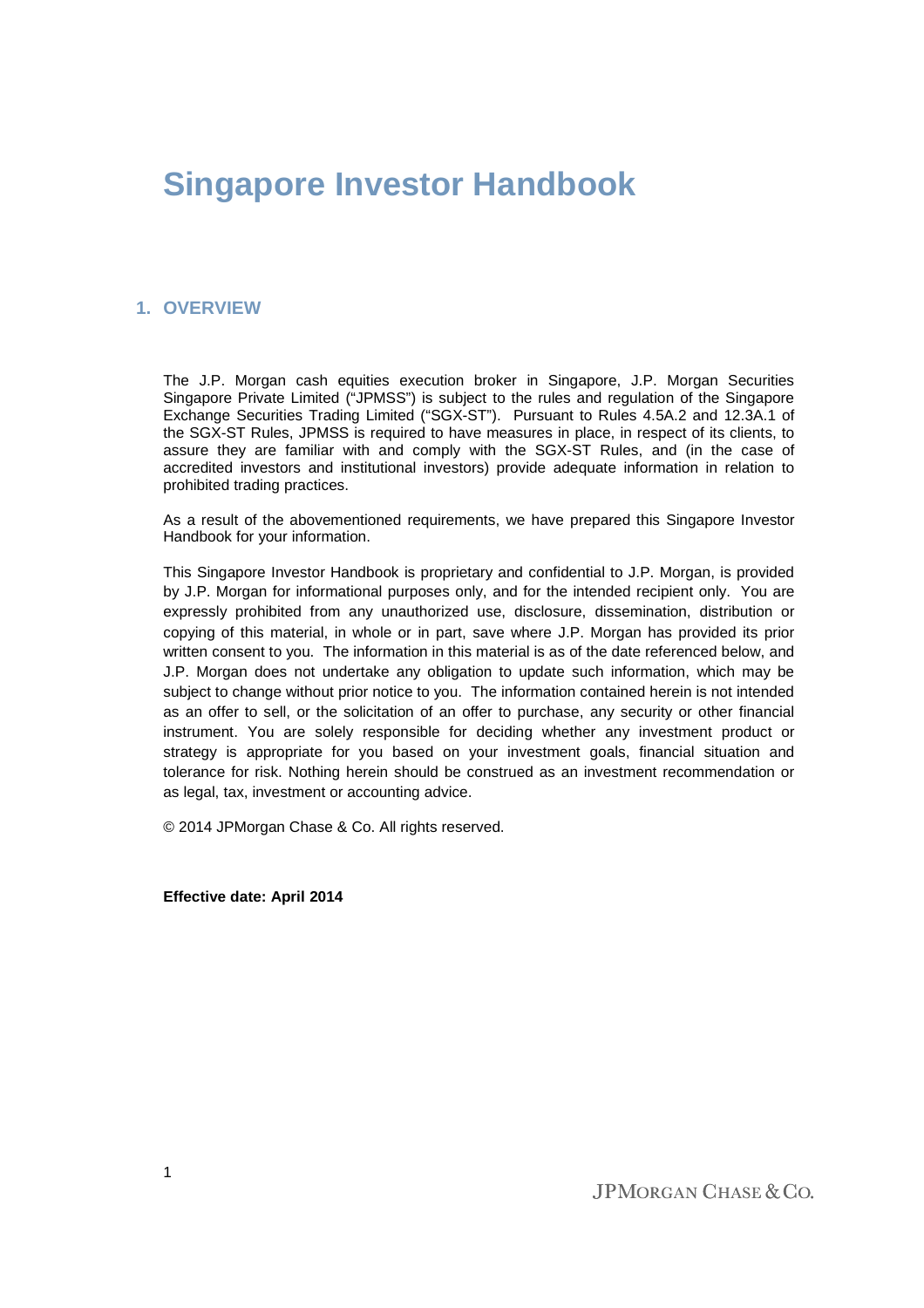# **2. RULES AND REGULATIONS**

# **2.1 Governing Regulations**

The applicable laws, rules and regulations governing the trading of securities on the SGX-ST include :

- Securities and Futures Act, 2001 ("**SFA**") (and any subsidiary legislation)
- SGX-ST Rules
- Directives, Practice Notes and Circulars issued by the SGX-ST
- Notices, Codes, Guidelines and Practice Notes issued by the Monetary Authority of Singapore ("**MAS**")

It is important for you to remain informed and up to date of all relevant laws, rules and regulations, and to take steps to ensure that you are promptly informed of any amendments.

Copies of the rules and regulations are available online at the websites of the Monetary Authority of Singapore ("**MAS**") (www.mas.gov.sg) and the Singapore Exchange ("**SGX**") (www.sgx.com).

# **2.2 The SFA Provisions**

In relation to prohibited trading practices in Singapore, please note the following key SFA provisions, which are contained in Division 1 – Prohibited Conduct – Securities, Part XII Market Conduct of the SFA.

# **a. False trading and market rigging transactions**

- False trading and market rigging are covered generally by Section 197 of the SFA. The object of the prohibition is to ensure that the market reflects the forces of genuine supply and demand.
- Section 197 prohibits the following activities:
	- Creation of a false or misleading appearance of active trading in any securities on a securities exchange in Singapore;
	- Creation of a false or misleading appearance with respect to the market for or price of any securities on a securities exchange in Singapore;
	- Affecting the price of securities by way of purchases or sales that do not involve a change in the beneficial ownership of those securities; and
	- Affecting the price of securities by means of any fictitious transactions or devices.
- It is a defence to a prosecution of false trading or marketing rigging if you can show that you had no intention at all to create a false or misleading appearance of active trading in securities and the securities market.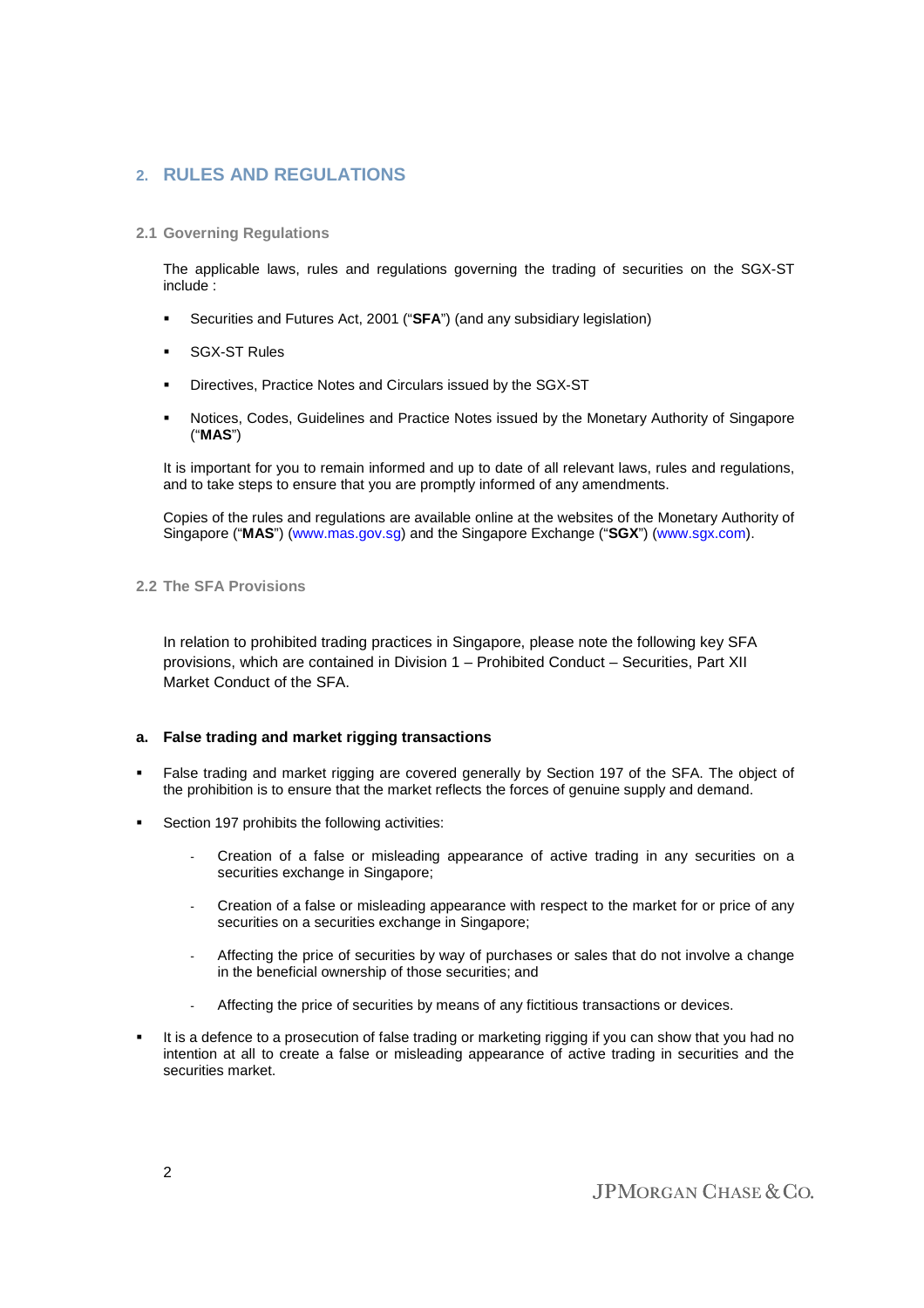#### **b. Securities market manipulation**

 Section 198 of the SFA provides that a person shall not effect, take part in, be concerned in or carry out, directly or indirectly, two or more transactions in securities of a corporation which have the effect of raising, lowering, maintaining or stabilising the price of securities of the corporation on a securities market with intent to induce other persons to subscribe for, purchase or sell securities of the corporation or of a related corporation.

## **c. False or misleading statements**

- Section 199 of the SFA prohibits a person from making a false statement or disseminating information which is false or misleading in a material particular which is likely to have the effect of:
	- Inducing other persons to subscribe for securities;
	- Inducing the sale or purchase of securities by other persons; or
	- Increasing, reducing, maintaining or stabilising the market price of securities;

if, when making that statement or disseminating that information, the person does not care whether the statement or information is true or false, or knows that the statement or information is false or misleading in a material particular.

 False and misleading statements include written or verbal commentary (e.g. by telephone, e-mail or other communications means) by a person who does not have reasonable grounds for making those statements. In the context of securities or other financial products, the prohibition against making false and misleading statements centres on the likelihood of such statements inducing a person to deal in the securities/financial products or on having an effect on their prices.

# **d. Fraudulently inducing persons to deal in securities**

- Section 200 of the SFA deals with the situation where a person fraudulently induces other persons to deal in securities. The accused must have made or published a statement, promise or forecast that was misleading either recklessly or with knowledge that it was misleading.
- Under this section 200, a person is prohibited from fraudulently inducing or attempting to induce another person to deal in securities by the following means:
	- Making or publishing any statement, promise or forecast that the person knows or ought reasonably to have known to be misleading, false or deceptive;
	- Dishonestly concealing material facts:
	- Recklessly making or publishing any statement, promise or forecast that is misleading, false or deceptive; or
	- Recording or storing in, or by means of, any mechanical, electronic or other device information that the person knows to be false or misleading in a material particular.
- It is a defence to a prosecution of fraudulently including persons to deal in securities if you can show that at the time when the information was recorded or stored, you had no reasonable grounds for expecting that such information would be available to any other person.

# **e. Employment of manipulative and deceptive devices**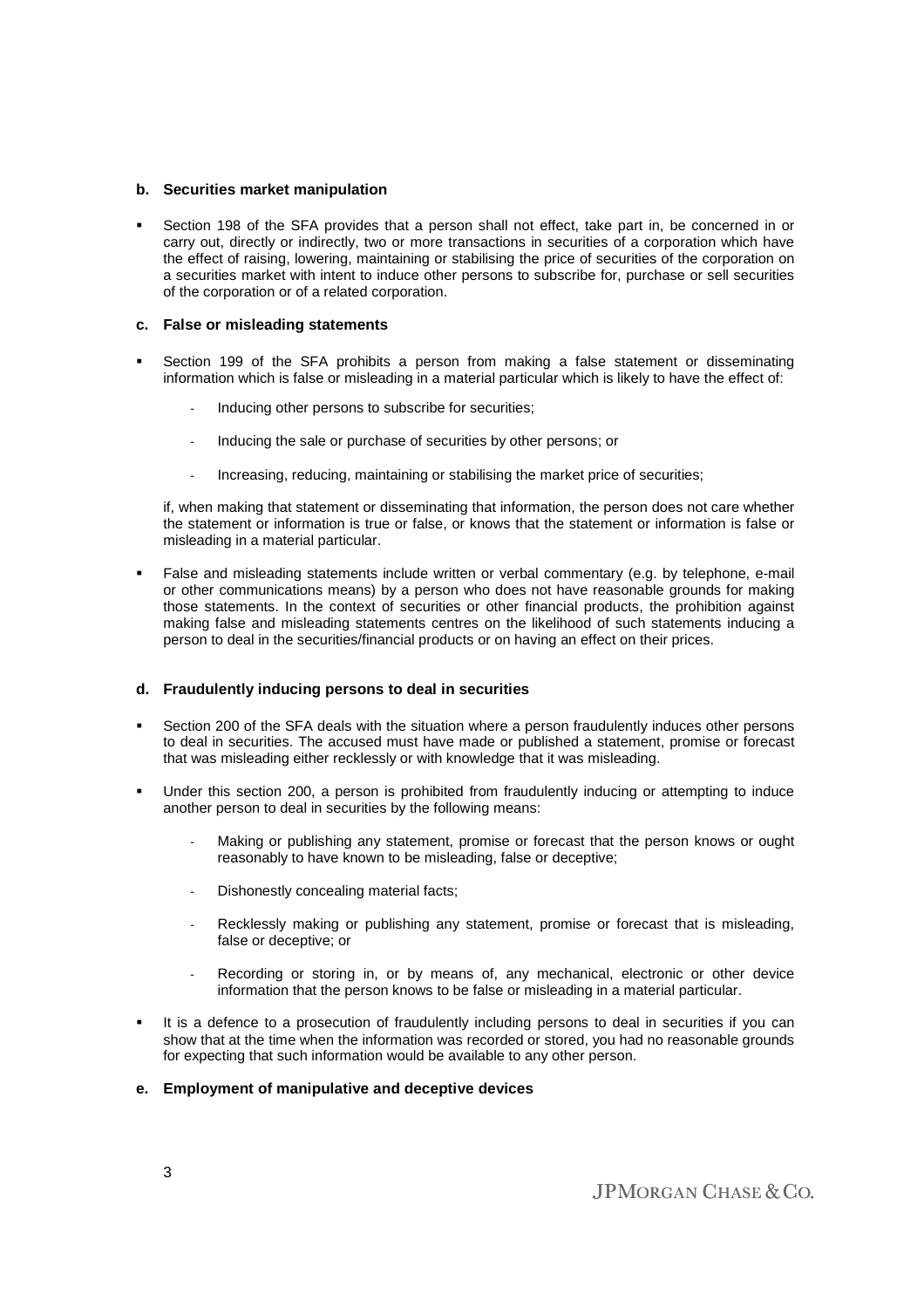- Section 201 of the SFA is a catch-all provision that is designed to prohibit any other form of securities fraud that has not been specifically dealt with in any other section. It prohibits three things:
	- The employment of any device, scheme or artifice to defraud in connection with the purchase and sale of any securities;
	- Engaging in any act, practice or course of business in connection with the purchase or sale of any securities which operates as a fraud or deceit on any person; or
	- Making an untrue statement of a material fact or omitting to state a material fact necessary to make statements made not misleading, in connection with the purchase or sale of any securities.

## **f. Dissemination of information about illegal transactions**

- Section 202 of the SFA prohibits circulation or dissemination of any statement or information to the effect that the price of any securities of a corporation will rise, fall or be maintained by reason of transactions entered into in contravention of any of the provisions of Sections197 to 201 of the SFA.
- Section 202 applies to:
	- A person, or a person associated with the person, who has entered into or purports to enter into any such transaction or has done or purports to do any such act or thing; or
	- A person, or a person associated with the person, who has received, or expects to receive, directly or indirectly, any consideration or benefit for circulating or disseminating, or authorising or being in concerned in the circulation or dissemination of the information or statement.

## **g. Penalties**

- Under the SFA, anyone found guilty of any of the acts mentioned in Division 1 of Part XII Market Conduct of the SFA may be subject to the following penalties:
	- In the case of a person who is not a body corporate, to a fine not exceeding S\$250,000 or to imprisonment for a term not exceeding 7 years or to both; or
	- In the case of a body corporate, to a fine not exceeding S\$500,000.
- Where a corporation or unincorporated association is guilty of an offence under the SFA, any director, executive officer, secretary or similar officer of the corporation or unincorporated association who was knowingly concerned in or party to the commission of the offence shall also be guilty of that offence.

## **2.3 The SGX-ST Rules**

The prohibitions against market manipulation and false market are contained in SGX-ST Rule 13.8.

For further guidance on the interpretation and application of this SGX-ST Rule 13.b, see Practice Note 13.8.1 on Market Manipulation and False Market.

# **a. SGX-ST Rule 13.8.1**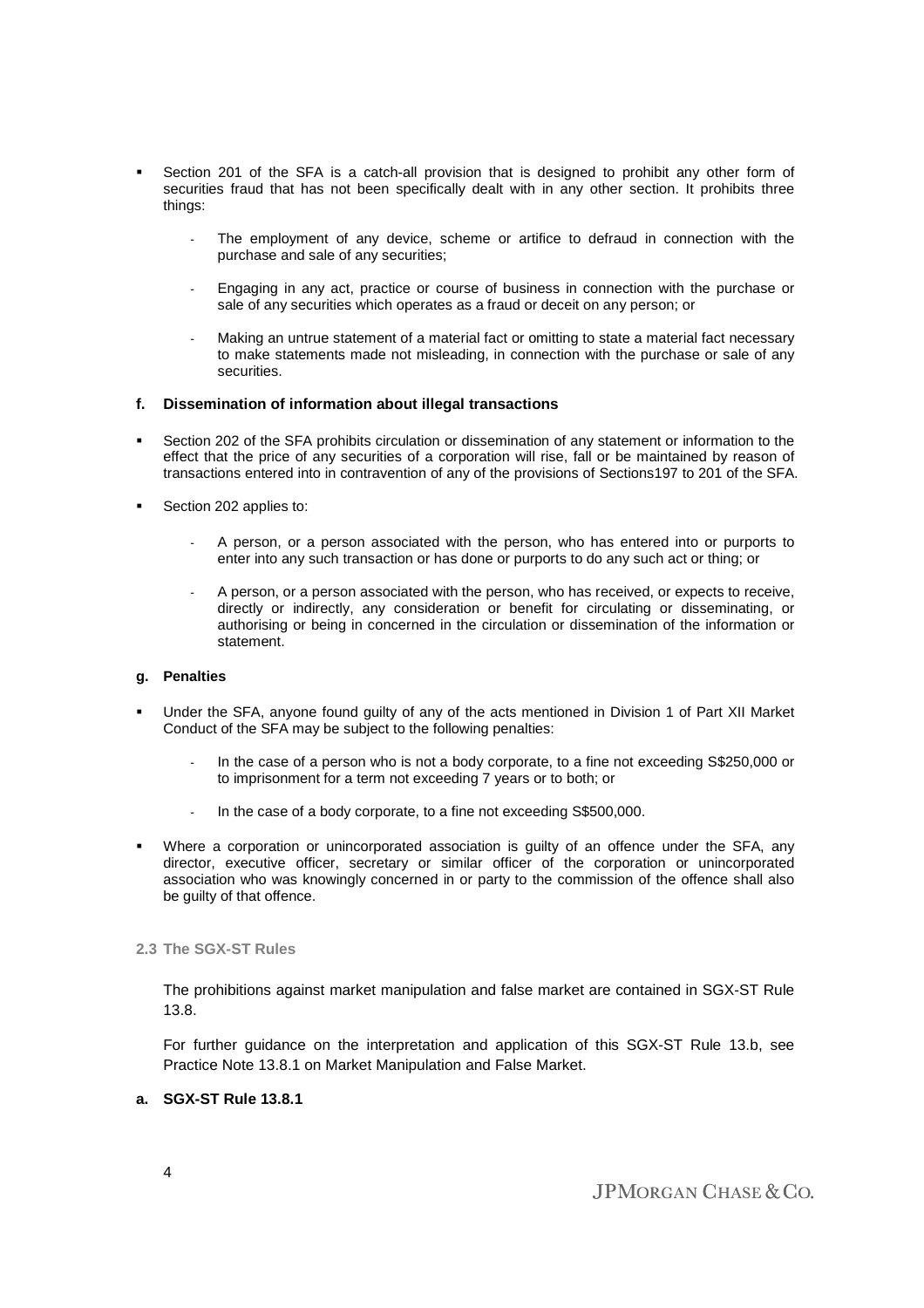- SGX-ST Rule 13.8.1 prohibits a Trading Member or a Trading Representative from engaging in, or knowingly act with any other person in, any act or practice that will or is likely to:
	- Create a false or misleading appearance of active trading in any securities; or
	- Lead to a false market in respect of any securities.
- For the purposes of this rule, a false market includes a market in which:
	- Information is false, exaggerated or tendentious;
	- Contrived factors are in evidence, such as buyers and sellers acting in collaboration to bring about artificial market prices; or
	- Manipulative or fictitious orders, transactions or other devices have been employed.

# **b. SGX-ST Rule 13.8.2**

- SGX-ST Rule 13.8.2 further prescribes a list of relevant factors when considering whether an act or practice may breach SGX-ST Rule 13.8.1, which include:
	- Whether the proposed transaction will be inconsistent with the history or recent trading in the security;
	- Whether the proposed transaction will or may cause or contribute to a material change in the market for or the price of the security, and whether the person involved or another person with whom the first person is collaborating may directly or indirectly benefit from alterations in the market price;
	- Whether the proposed transaction involves the placing of multiple buy and sell orders at various prices higher or lower than the market price, or the placing of buy and sell orders which give the appearance of increased volume;
	- Whether the proposed transactions coincide with or is likely to influence the calculation of reference/settlement prices and valuations;
	- Whether parties involved in the proposed transaction are connected;
	- Whether the buy and sell orders are to be entered at about the same time, for about the same price and quantity;
	- Whether the proposed transaction will or may cause the price of the security to increase/decrease, but following which the price is likely to immediately return to about its previous level;
	- Whether a proposed bid (offer) is higher (lower) than the previous bid (offer) but is to be removed from the market before it is executed;
	- Whether the volume or size of proposed transaction is excessive relative to reasonable expectations of the depth and liquidity of the market at the time;
	- Whether the proposed buy (sell) order is likely to trade with the entire best offer (bid) volume and part of the offer (bid) at the next price level;
	- Whether the proposed buy (sell) order forms part of a series of orders that successively and consistently increase (decrease) the price of the security; and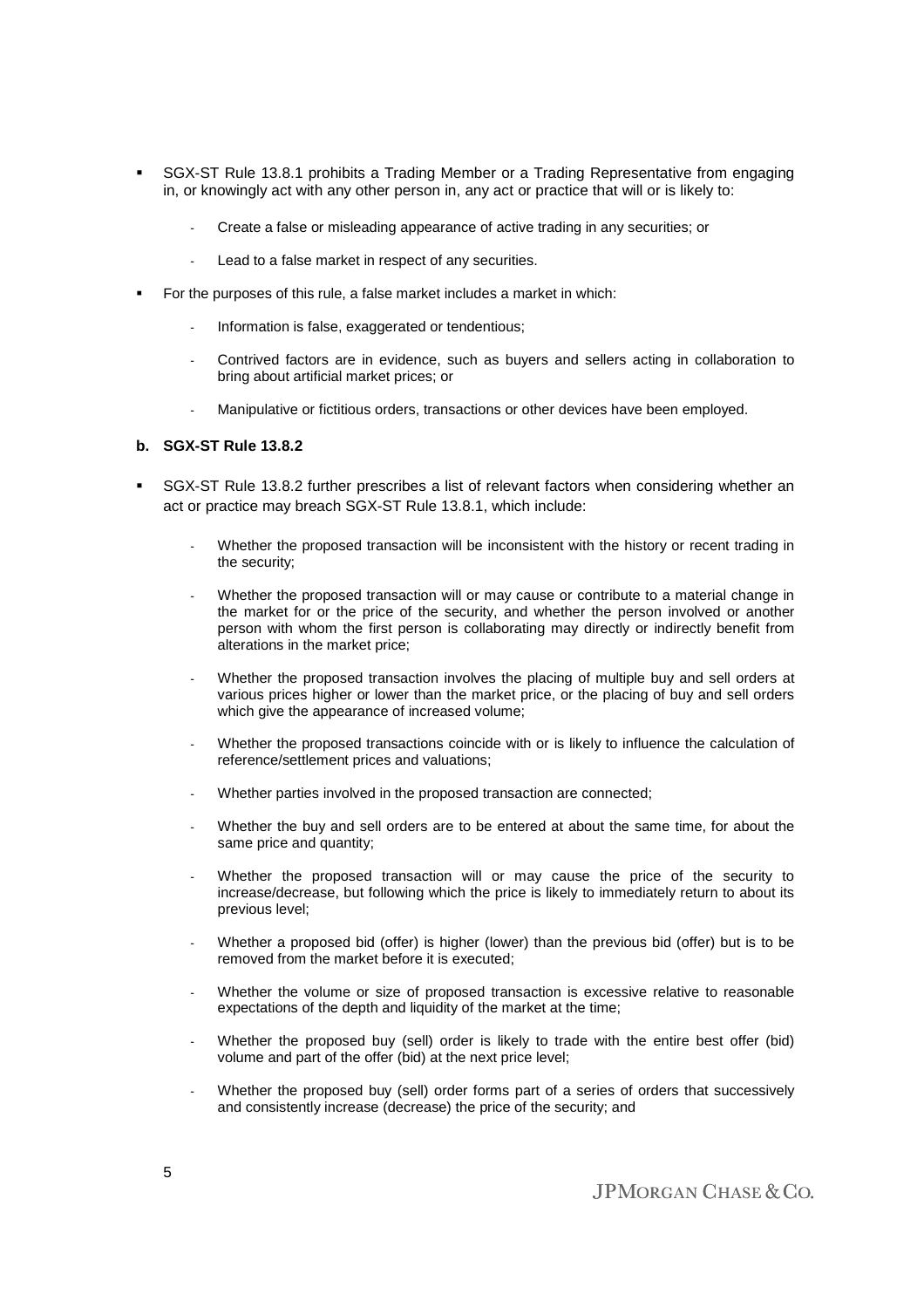Whether there appears to be legitimate commercial reason for the proposed transaction.

# **c. SGX-ST Rule 13.8.3**

- SGX-ST Rule 13.8.3 provides that a Trading Member or a Trading Representative must not enter a buy order or a sell order on the Trading System if there is an existing opposite order from that same Trading Member or Trading Representative in the same security for the same price. This rule does not apply if:
	- The Trading Member or Trading Representative knows or ought reasonably knows that the orders are for different beneficial owners;
	- The order is a type expressly permitted in a practice note published from time to time by SGX-ST as having a legitimate commercial reason and which is unlikely to create a false market; or
	- The Trading Member or Trading Representative can otherwise establish that the purpose for which the order was not to create a false market.

# **d. SGX-ST Rule 13.8.4**

 SGX-ST Rule 13.8.4 provides that a Trading Member or Trading Representative must not directly or indirectly deal in securities which involve no change of beneficial ownership. It is a defence if the Trading Member or Trading Representative can show that there is no reason to suspect or no reasonable Trading Member or Trading Representative ought to have suspected or known that the transaction was a wash trade.

# **e. SGX-ST Rule 13.8.5**

 SGX-ST Rule 13.8.5 prohibits a Trading Member or a Trading Representative from dealing in securities in a manner that will or may affect or maintain the price of the securities with intent to induce other persons to subscribe for, buy or seal the securities. This rule does not apply to stabilising action carried out in accordance with Regulation 3 of the Securities and Futures (Market Conduct) (Exemptions) Regulations.

# **f. SGX-ST Rule 13.8.6**

- SGX-ST Rule 13.8.6 prohibits a Trading Member or a Trading Representative from disseminating false or misleading information if the Trading Member or Trading Representative:
	- Knows or ought reasonably knows that the information was false or misleading; or
	- Is reckless about the truth of the information.

# **g. SGX-ST Rule 13.8.7**

- SGX-ST Rule 13.8.7 provides that a Trading Member or a Trading Representative must not participate in any prohibited market conduct in securities or in any insider trading, or knowingly assist a person in such conduct.
- **h. SGX-ST Rule 13.8.8**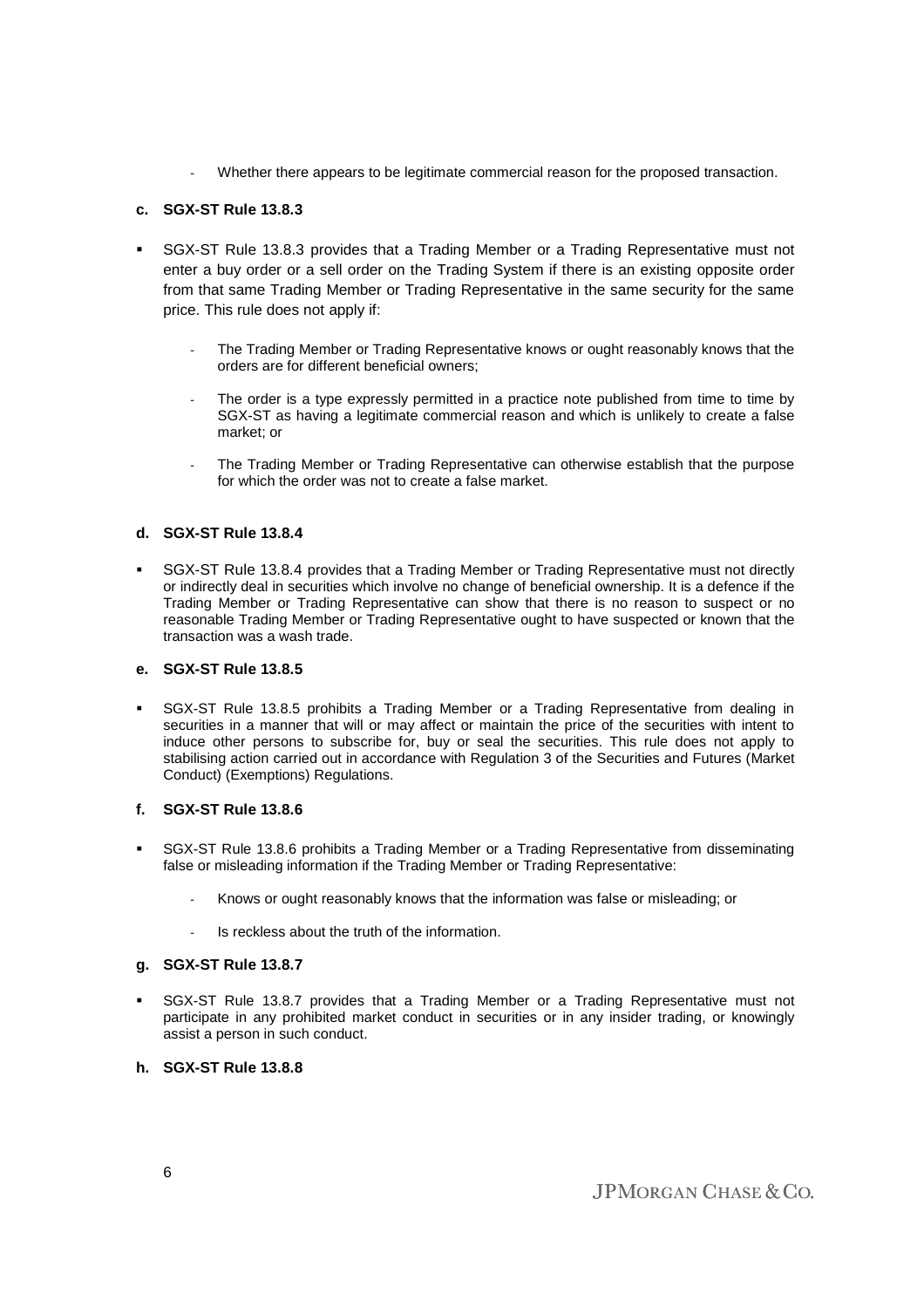SGX-ST Rule 13.8.8 provides that a Trading Member or a Trading Representative must immediately inform SGX-ST if there are reasonable suspicions or knowledge of any attempted market manipulation, false trading or insider trading.

# **i. SGX-ST Rule 13.8.9**

**SGX-ST Rule 13.8.9 requires a Trading Member to have in place processes to review orders and** trades for the purpose of detecting suspicious trading behaviour.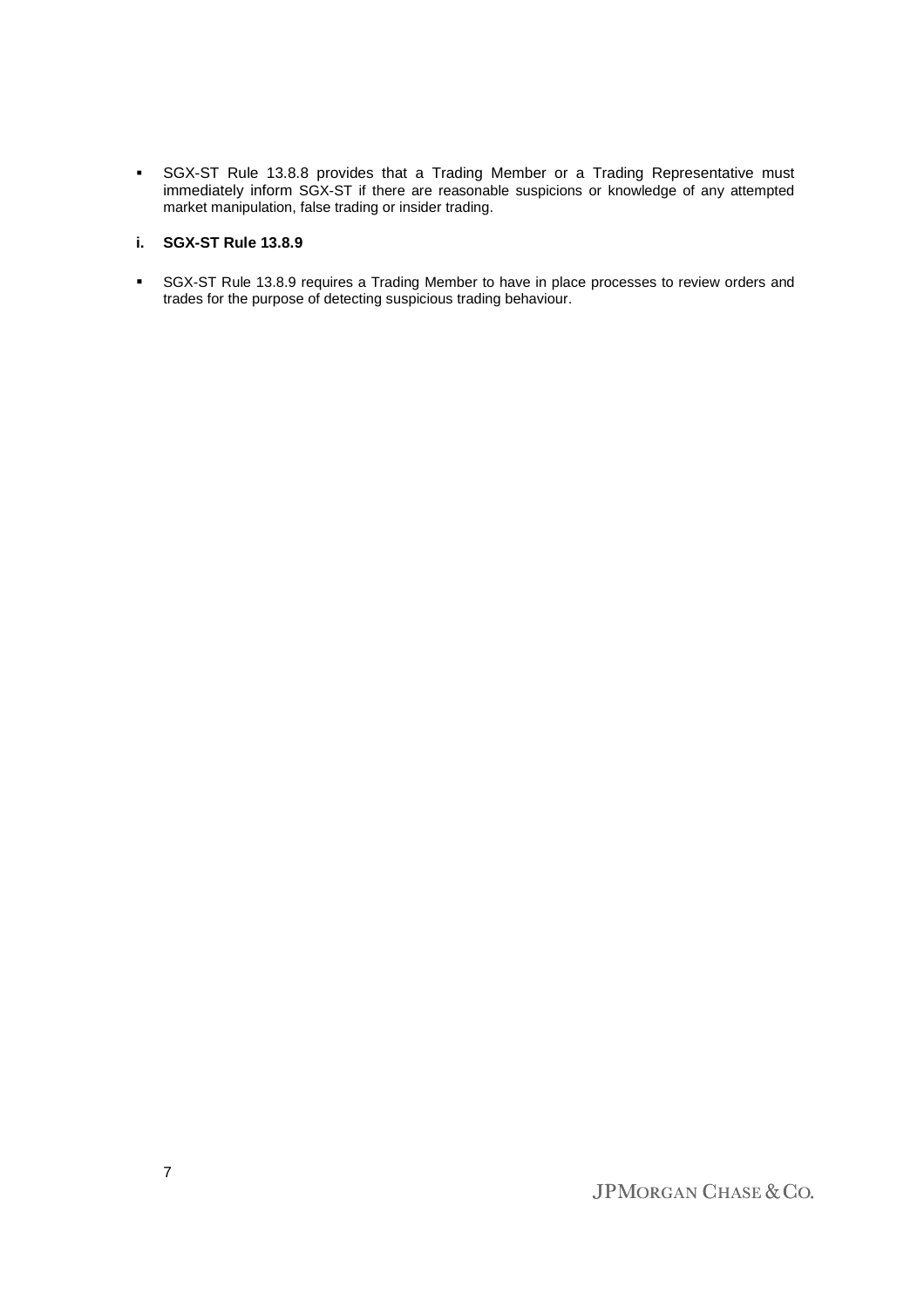# **3. MARKET MANIPULATION**

# **3.1 What is Market Manipulation?**

Market manipulation (or "market rigging" or "false trading", as it is sometimes also called) is the conduct of market activities to interfere with the actual supply and demand in the market, so as to create a false or misleading appearance of the true state of the market. Such market manipulative activities seldom have a legitimate business or economic purpose.

Market manipulation can be done by creating a false or misleading market by driving up, suppressing or stabilising the price of the securities in question. The effect of which is to mislead investors by creating the appearance of active trading of the securities through transactions in which a person buys or sells securities without a change of beneficial ownership in the transaction.

## **3.2 How can Markets be Manipulated?**

Market manipulation tactics include:

- The release of false or misleading information.
- The taking up of wash sales from one another within a certain trading period to increase the turnover of the stock or distort the actual share price.
- The placing of purchase orders at slightly higher prices or sale orders at lower prices to drive up or suppress the price of the securities when the market just opens, i.e. "marking the open".
- The attempt by a fund manager to "window dress" the valuation of the fund manager's portfolio by buying or selling a stock near the close of the day's trading in order to affect the closing price, i.e. "marking the close".
- The drying up of stocks supply to exert undue upward price pressure on the stocks. This is known as "cornering shares".
- The placing of multiple orders at various price levels ("layering") to create the appearance that the market depth is deeper than it actually is. This is known as "layering".
- The refusal to participate in the market when the price is favourable, while giving specific instructions to buy at higher levels at the close of the day's trading.
- The placing of large and/or multiple layers of orders on the bid or ask side, and then shortly after, trading a significant volume on the opposite side of the market while removing the original orders. Such "spoofing" activities are made to mislead the market to believe there is strong depth on the opposite side so as to achieve a better price for the intended trade.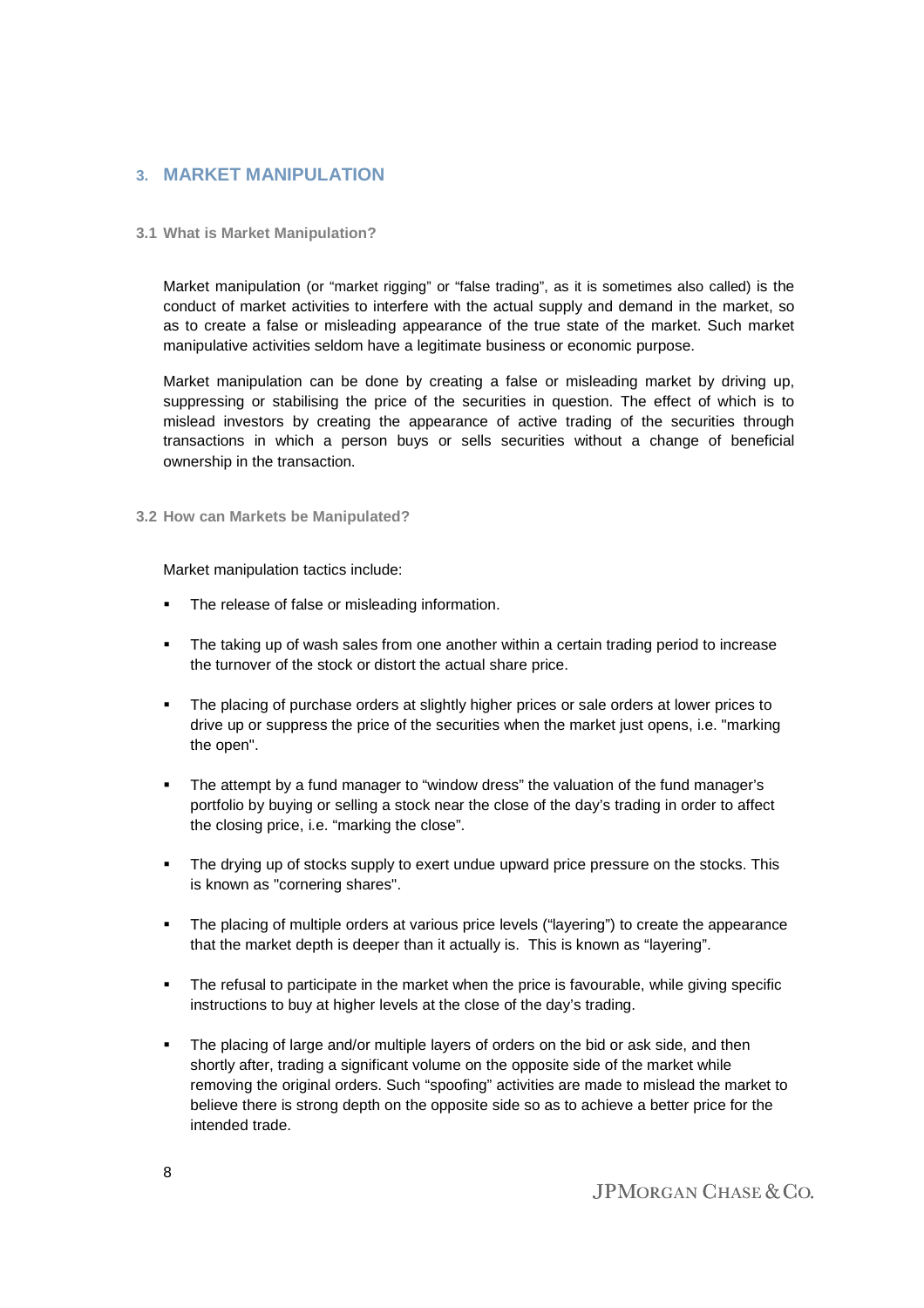# **4. INSIDER TRADING**

# **4.1 Insider Trading**

The regulations governing insider trading in Singapore are contained in Division 3, Part XII of the SFA.

The SFA's approach to Insider Trading is an "information connected approach". This means that trading whilst in possession of inside information will constitute a violation, even if the person who provides the material, non-public information ("MNPI") is not an "insider" as defined previously.

**4.2 What is MNPI?** 

MNPI (also known as inside information) is material, non-public information about the securities, activities or financial condition of a corporation, public entity or other issuer of securities that, if known to the public, is reasonably likely to have an impact on the market price of those securities or is likely to influence a reasonable investor to subscribe for, buy or sell those securities.

# **4.3 Elements of the Prohibition**

The regulations prohibit the following:

- Possession of information concerning securities that is not generally available and materially price sensitive; and
- Subscribing, purchasing or selling those securities or procuring another person to subscribe, purchase or sell those securities or communicating the information where the securities are listed on an exchange and the insider knows, or ought reasonably to know, that the tippee would be likely to subscribe, purchase or sell the securities or procure another person to do so.

#### **4.4 Proof of Knowledge**

Section 219 of the SFA provides that it must be shown that the insider knew of the nature of the information that was possessed although Section 220 of the SFA specifically states that there is no need to prove an intention to use that information.

Connected persons like directors control the mechanisms for disclosure in the company, and may choose to self-deal based on undisclosed information. Section 218 of the SFA reverses the burden of proof in such cases, so that all that need be shown is that they were in possession of inside information. In such an instance, a presumption arises that they knew of the nature of that information when they traded.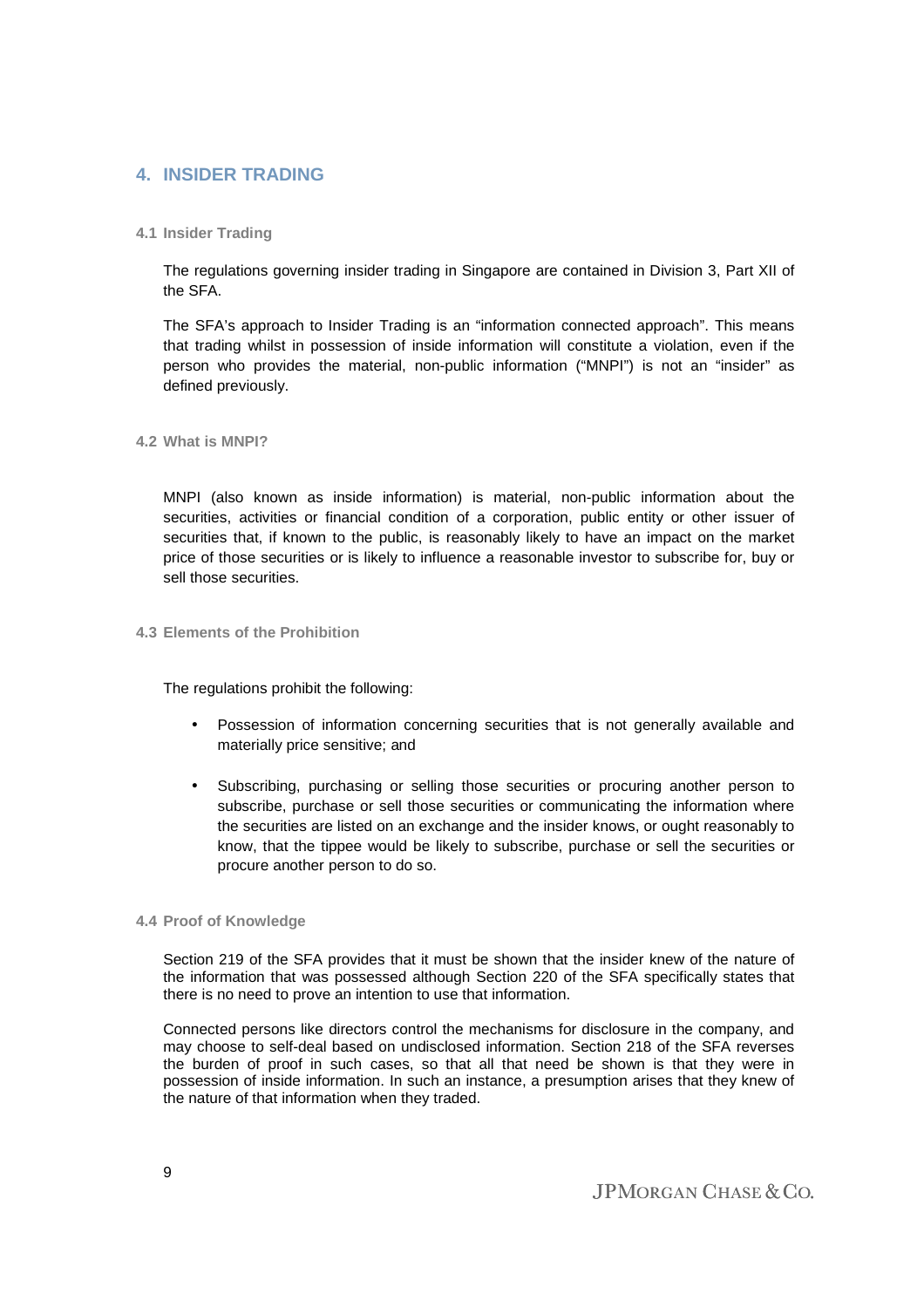#### **4.5 Defences**

It is a defence to any prosecution under sections 218 and 219 of the SFA to show that the other party to the transaction knew or ought reasonably to have known of the information before entering into the transaction.

Other formal defences include the "Chinese Wall" defence. The SFA provides an exception for corporations and partnerships where despite the attribution of knowledge to a corporation or partnership of the knowledge of its officer or partner respectively, the corporation or partnership will not be found to have breached the insider trading prohibition. However, the following requirements must be satisfied:

- The decision to enter into the transaction or agreement was taken by a person other than the officer or partner who was in possession of the information;
- The corporation or partnership had arrangements that could reasonably be expected to ensure that the information was not communicated to the person who made the decision and that no advice with respect to the transaction or agreement was given to that person by a person in possession of the information; and
- The information was not communicated and no such advice was given to the decisionmaker.

#### **4.6 Penalties**

- For Insider Trading, other than the above penalty stated under paragraph 2.2(g) above, civil action could also be taken against a person. Where found guilty, the person could be fined the greater of:
	- Not exceeding 3 times:
		- The amount of the profit that person gained; or
		- The amount of the loss that he avoided.

# OR

S\$50,000 if the person is not a corporation, or S\$100,000 if the person is not a corporation.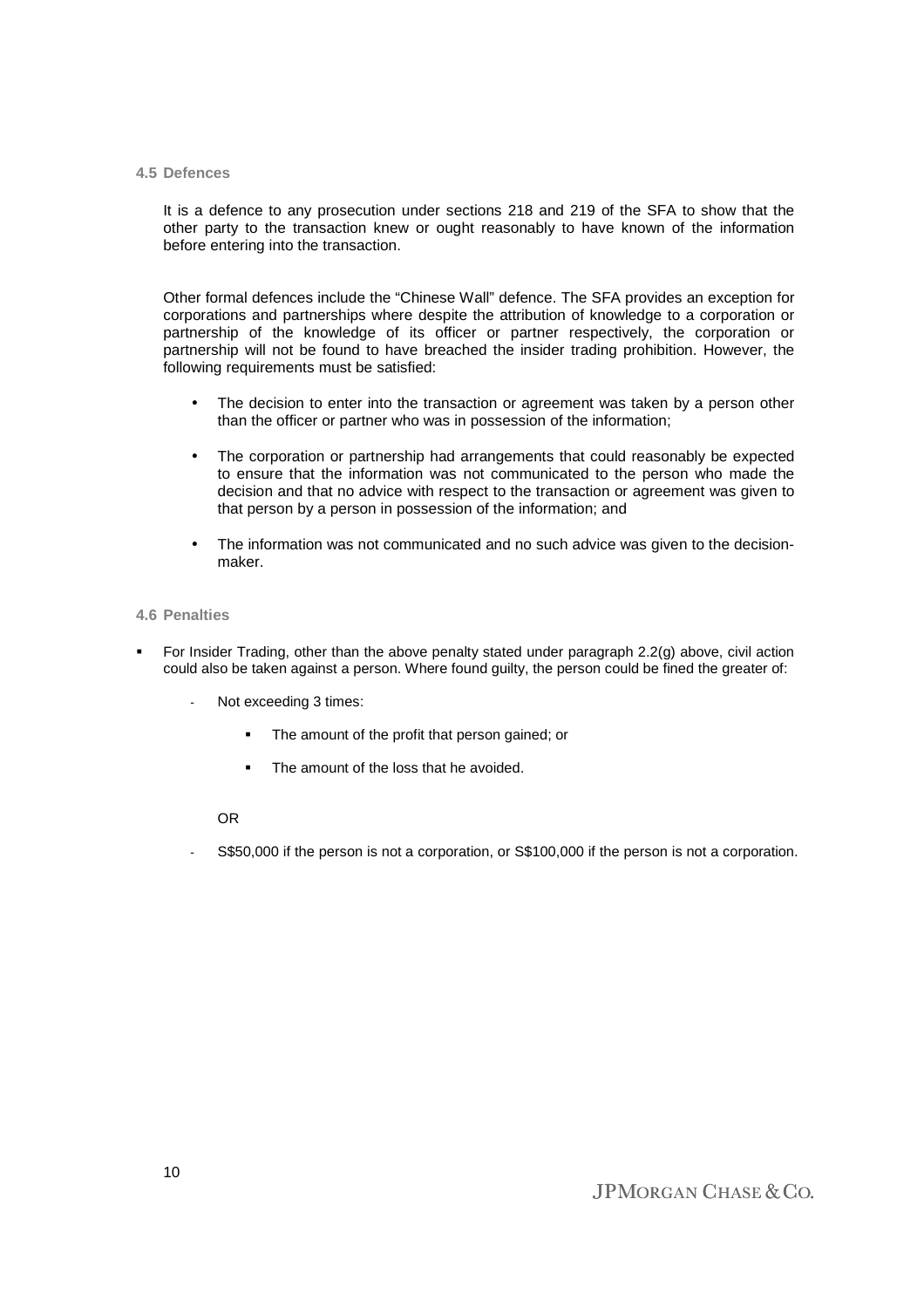# **5. SHORT SELLING**

The MAS has issued the Guidelines on Short Selling Disclosure pursuant to Section 321 of the SFA. Set out below are the key points in relation to short selling that Accredited Investors and Institutional Investors should be aware of.

# **5.1 What is Short Selling?**

- Short selling is the sale of securities that the seller does not own at the time of the sale.
- Short selling may either be "covered" or "uncovered" (also referred to as "naked" short selling).
- **In "covered" short selling, at the time of sale, the seller has borrowed the securities or has** otherwise made arrangements to fulfil his obligation to deliver the securities.
- **IDED** in "uncovered" short selling, at the time of the sale, the seller is not in possession of securities or has not made arrangements to meet his delivery obligation.
- In Singapore, The Central Depository (Pte) Limited ("**CDP**") mitigates short selling's potential disruptive effects on the settlement system by purchasing securities on behalf of sellers who do not possess securities for delivery on settlement day (commonly termed the "buying-in" process). Where CDP carries out buying-in, the cost of purchase and an additional penalty is charged to the seller who failed to deliver the securities. In addition SGX-ST conducts surveillance to detect market abuse. These measures help mitigate some of the potential negative effects of short selling and ensure that market continue to function in an orderly and efficient manner.

# **5.2 Information on Short Selling**

- International standards recommend that jurisdictions adopt enhanced and meaningful short selling reporting.
- **In the case of Singapore, SGX-ST will publish aggregated short selling information, such as** short sale volume and value, on the SGX website by the start of each trading day, based on short sale data collected on the previous trading day.

# **5.3 SGX-ST Rules on Marking of Sell Orders**

- SGX-ST has introduced disclosure requirements to facilitate the marking of sell orders on its securities market. SGX-ST Trading Members may not enter a sell order unless the market participant has informed it whether an order is a short sell order.
- Market participants are expected to split partial short orders, where they do not own the full quantity of securities to be sold, into two separate orders with the short sale order marked accordingly.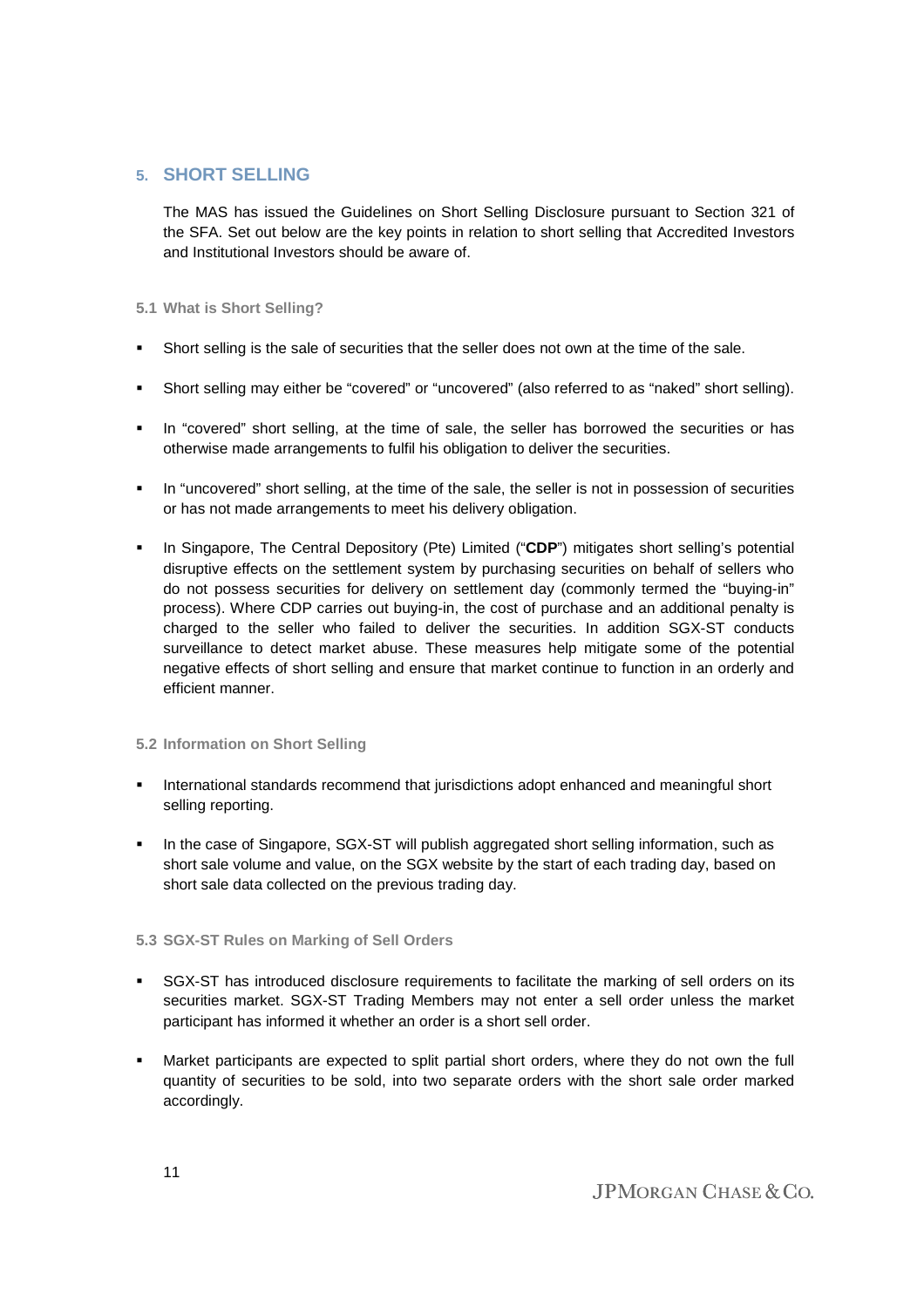- All market participants are expected to accurately disclose the nature of their sell orders for the Trading Members' compliance with SGX's rules on short selling disclosure.
- SGX-ST will provide its Trading Members with a facility to correct erroneously marked sell orders.
- Section 330(1) of the SFA provides that any person who, with intent to deceive, makes or furnishes, or knowingly and willfully authorises or permits the making or furnishing of, any false or misleading statement or report to a securities exchange, futures exchange, licensed trade repository, approved clearing house or recognized clearing house or any officers thereof relating to dealing in securities shall be guilty of an offence and shall be liable on conviction to a fine not exceeding S\$50,000, or to imprisonment for a term not exceeding 2 years, or to both.
- In applying section 330(1), the MAS will consider whether there was intent to deceive in respect of sell orders that had been inaccurately marked by Trading Members or inaccurately disclosed by market participants.

## **5.4 SGX-ST Rule 8A – Marking of sell orders**

- SGX-ST Rule 8A deals with the marking of short sell orders. The requirement to mark short sell orders applies to all securities traded on the SGX, including structured warrants and exchange traded funds (ETFs).
- SGX-ST Rule 8A.1.1 defines "Short Sell Order" as any sell order where the seller does not own in full the quantity of the security to be sold at the time of placing the order.
- Under SGX-ST Rule 8A.2, a seller shall be deemed to own a security if he:
	- Is the legal/beneficial owner of the security, unless such ownership is pursuant to a securities borrowing agreement;
	- Has lent a security pursuant to a securities lending agreement as a result of which he is no longer the legal or beneficial owner but has a right of recall under the securities agreement; or
	- Received the delivery of the security referred to in the following scenarios in the ordinary course and before the settlement of the sale of the security:
		- o Has purchased/entered into an unconditional contract to purchase the security;
		- o Has tendered other securities for conversion/exchange or has issued irrevocable instructions to convert/exchange other securities into the security;
		- o Has a right/obligation to purchase the security under an option and such option has been exercised; or
		- o Has a right/warrant to subscribe for the security and such right/warrant has been exercised.

#### **Marking of Sell Orders**

- SGX-ST Rule 8A.3.1 requires all sell orders for securities to be marked as Short Sell Order or otherwise. Trading Members and Trading Representatives shall not enter a sell order in the Trading System if a customer has not indicated whether the sell order is a Short Sell Order.
- SGX-ST Rule 8A.3.2 requires that the requirement to mark sell orders shall include Direct Business reported through the married trade reporting system of the Trading System.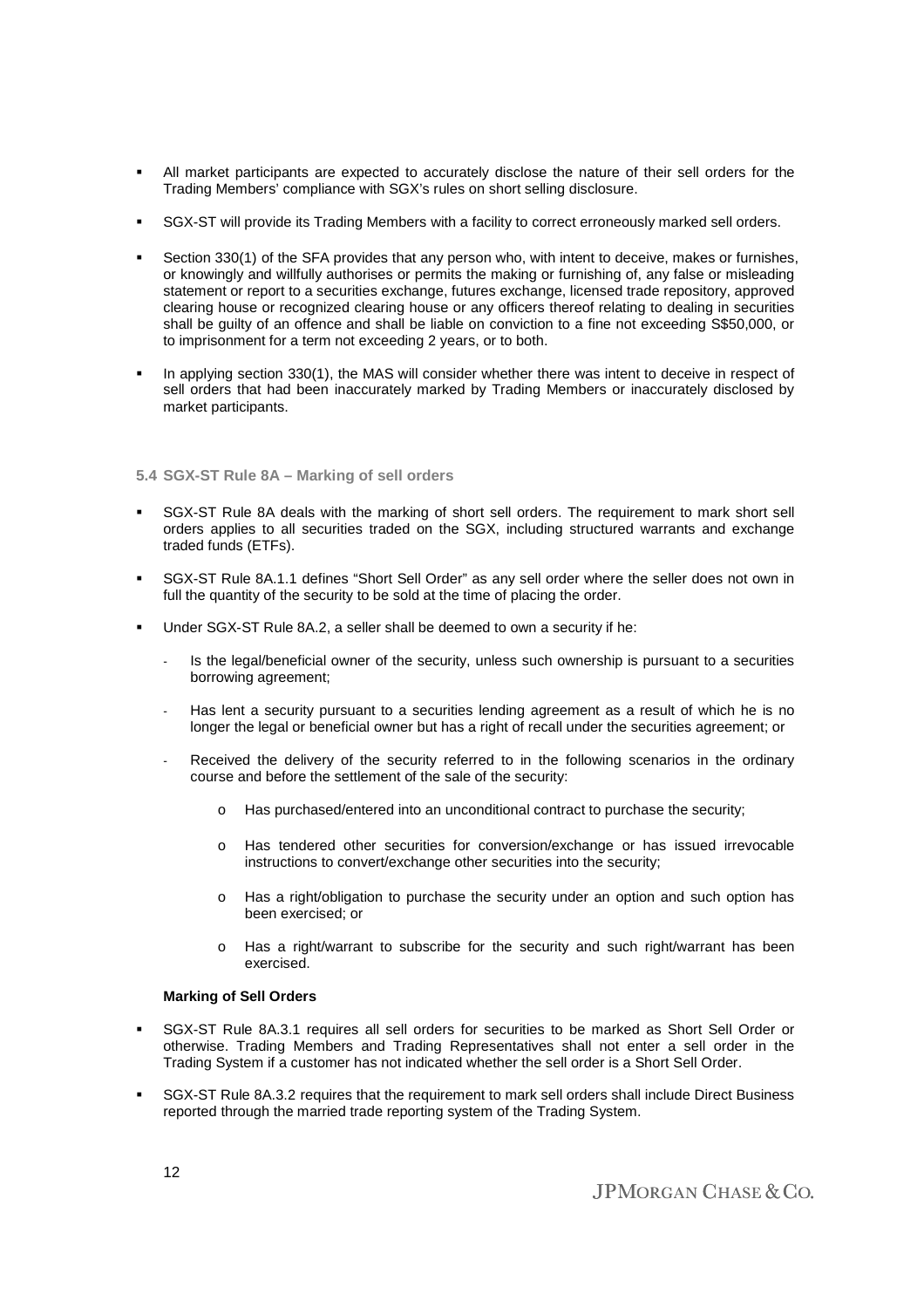#### **Exemptions from Marking Requirement**

- SGX-ST Rule 8A.4.1 gives SGX-ST the discretion to exempt any specific security, market makers and/or specific classes of market participants from the marking requirement above.
- SGX-ST Rule 8A.4.3 further states that a Trading Member shall not be required to comply with the marking requirement if the sell orders are from market participants exempted by SGX-ST, or the sell order relates to securities exempted by SGX-ST.

## **Publication of Report**

- SGX-ST Rule 8A.5.1 states that SGX-ST shall report before the start of each Market Day the aggregate volume of Short Sell Orders matched and executed for the preceding Market Day and in respect of each security for which marking is required.
- **SGX-ST Rule 8A5.2 allows SGX-ST to report corrections made in the preceding report.**

## **Reporting of Erroneously Marked Sell Orders**

- SGX-ST Rule 8A.6.1 states that a Trading Member may submit a report of erroneously marked sell orders through such facility provided by SGX-ST.
- SGX-ST Rule 8A.6.2 further states that a Trading Member shall ensure that the report adheres to the requirements for submission established by SGX-ST, and is complete and accurate.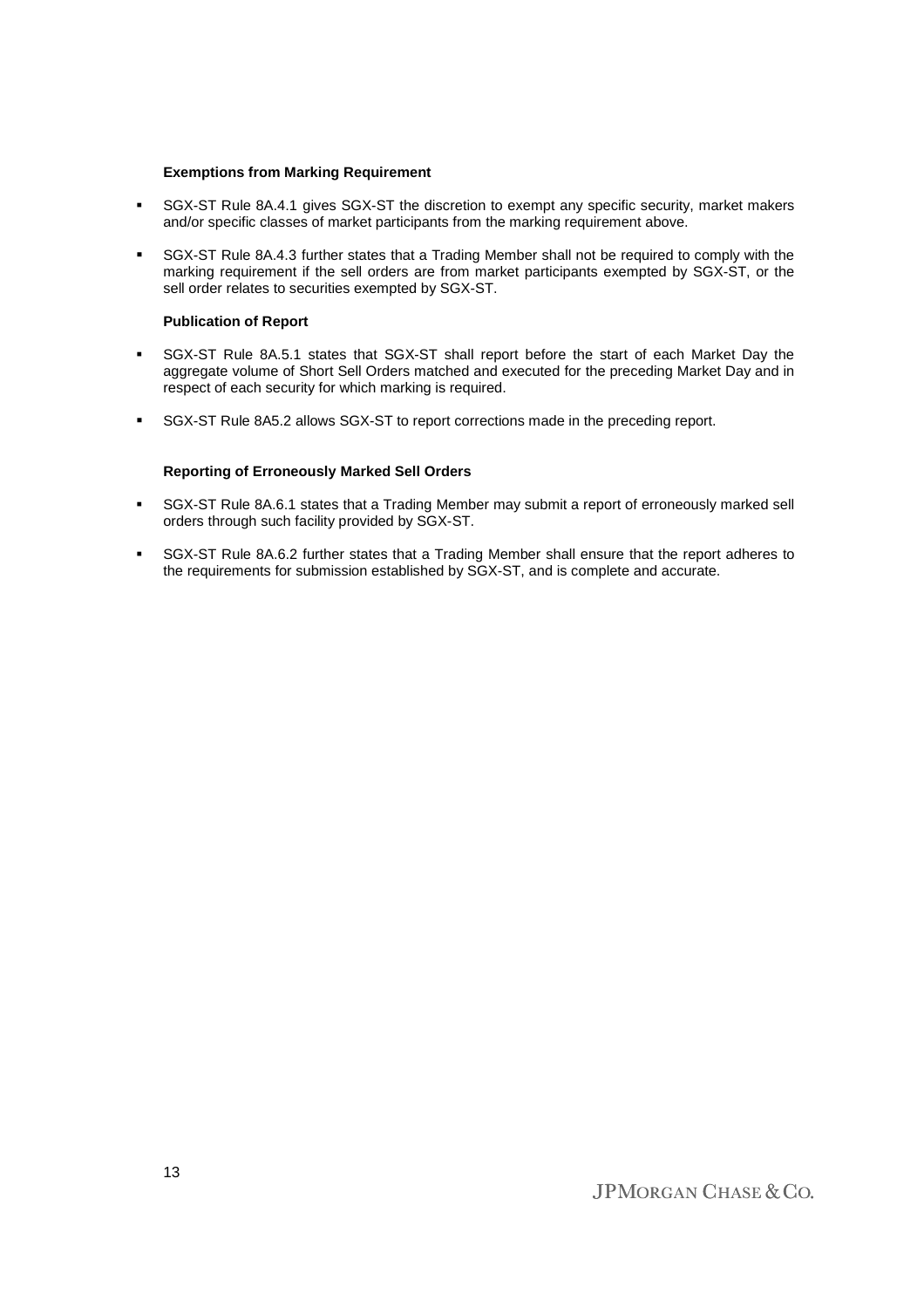# **6. GLOSSARY OF TERMS**

# **6.1 Matched Orders**

Associated parties enter orders for the purchase/sale of securities knowing that similar or corresponding orders will be entered into by their associates with a view to moving the market between them in the form of a trading pact.

## **6.2 Wash Sales/Pre-arranged Trades**

Wash trades are trades in which there is no change in beneficial ownership of the securities, i.e. the buyer is either also the seller of the securities or is associated with the seller of the securities. Wash trades and other pre-arranged trades may be executed for various reasons, including extending the settlement period of the transaction, artificially affecting theprice of the counter or to give a false impression of investor interest in the security.

Other investors, who do not realise that the transacted prices or volumes have been manipulated, would be relying on inaccurate information.

Sections 197-198 of the SFA cover the prohibition against such wash trades and pre-arranged trades in general.

# **6.3 Sham Transactions**

This involves transactions that are intended to give third parties the appearance of creating rights and obligations different from the actual rights or obligations actually intended to be created.

# **6.4 Pump and Dump**

This involves transactions at successively higher prices, giving the appearance of real activity by investors then dumping or selling at highs. This can occur as a supply side manipulation as well as by making undisclosed offers for only small parcels of securities thereby inducing others to sell and allowing the manipulator to later buy a large parcel of those securities at a cheaper price.

# **6.5 Hype and Dump/Slur and Slurp**

This involves talking up the price of securities, using false or exaggerated reports, rumours, broker recommendations and other communications. Once the price of the securities has risen, the manipulator dumps the relevant holding. Slur and slurp is the opposite of hype and dump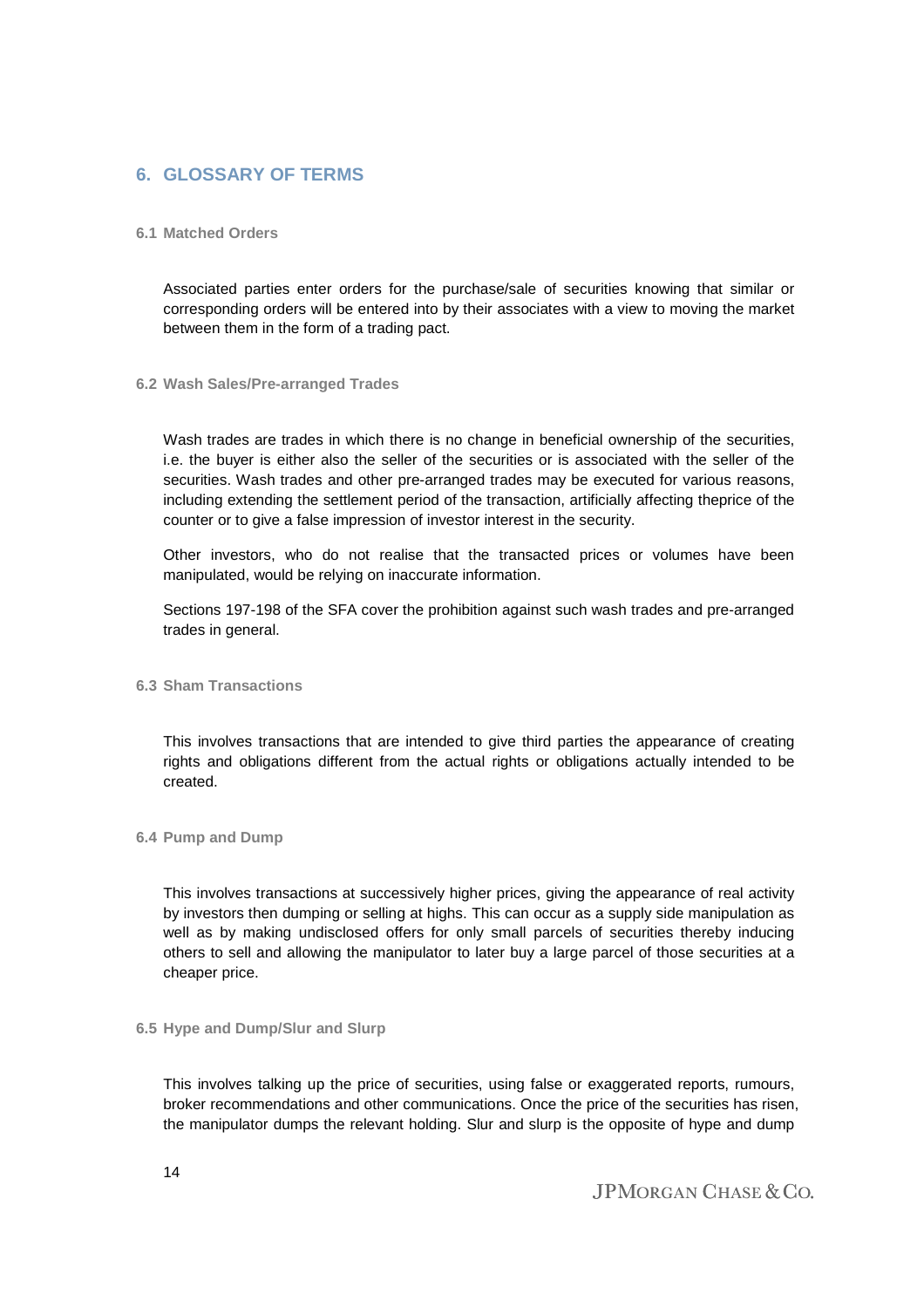and occurs when the price of a security is talked down, allowing the manipulator to buy securities at lower prices.

#### **6.6 Marking the Close**

Marking the close involves buying or selling a security near the close of the day's trading, with the objective of affecting the closing price. In a bearish market, this might be done to avoid margin calls, to reduce the size of the margin call, or to support a flagging share price.

A common indicator of marking the close is trading in small parcels of the security just before the market closes or during the closing routine, which results in the buyer fixing the closing price. The buyer typically would have large positions of the security in a margin account. This is most obviously seen in thinly traded stocks whose price is under pressure.

While the buyer is using his own money to support the price of a security, the combination of factors surrounding his purchase, which includes the timing of the purchase and the small volume of the trade, means that the closing price may not be a genuine reflection of market forces. In such a situation, the closing price is potentially misleading. Investors need to understand that such conduct may be a breach of section 197 of the SFA.

# **6.7 Churning**

This involves two or more associates acting in concert to acquire a holding in securities and then place both buying and selling orders for those securities, usually at about the same price, or at slightly rising prices, in order to build up an impression of turnover.

## **6.8 Devices**

Instead of, or as a supplement to, round robin transactions such as churning, contractual arrangements may be put in place that have no real purpose other than to create volume and give a distorted picture of the market for a particular security. Put options may be used to create volume between associates whereby successive series of exchange traded options in underlying securities are purchased from associates and then sold back under the put. There is no genuine supply and demand.

#### **6.9 Cornering**

This occurs when one person or a group of persons buy up a majority of the total issued shares of a company, thereby significantly reducing the market liquidity for such a security. The person or persons will then be able to control the market price for that security.